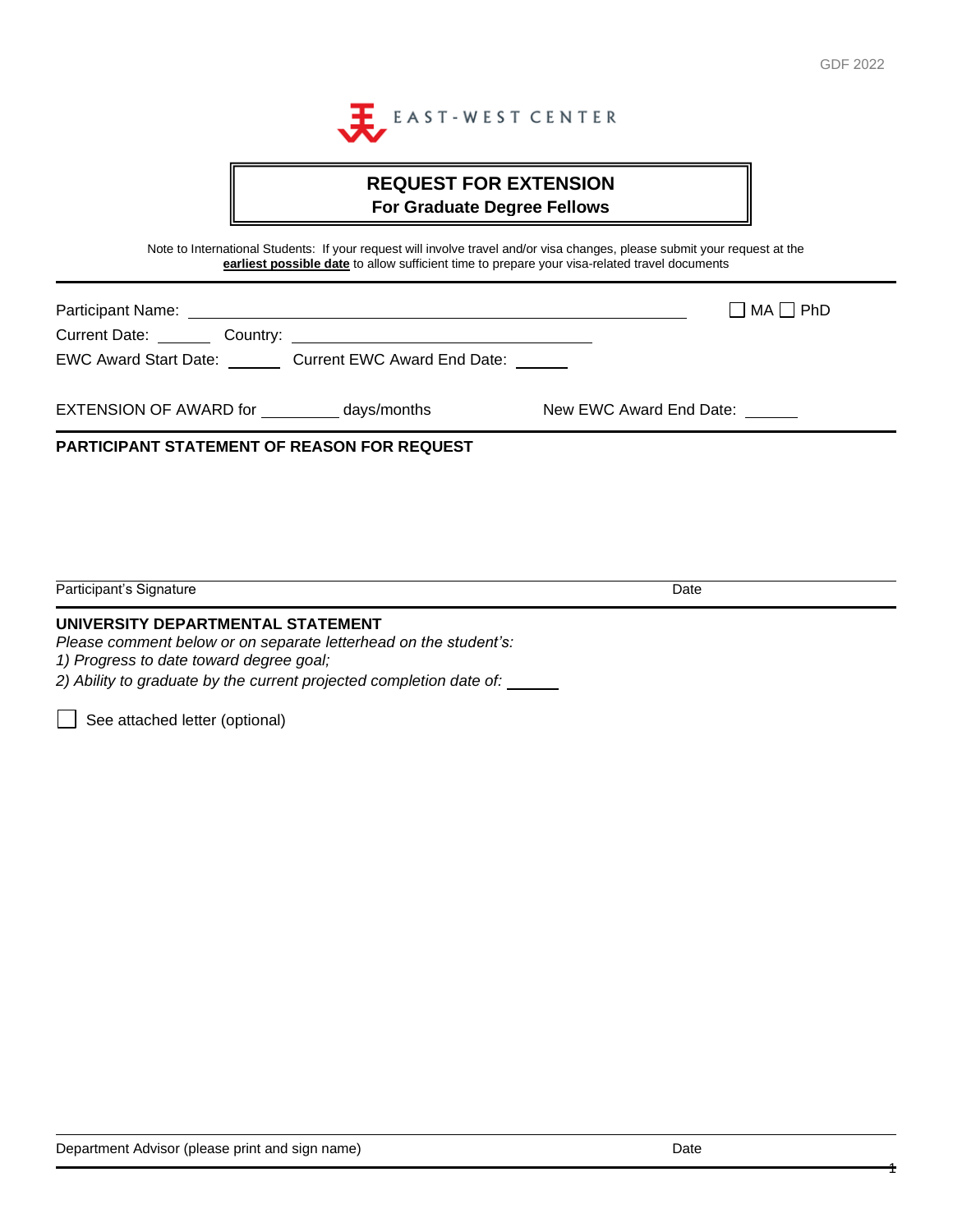## **EWC APPROVALS**

Comments:

| <b>Exception to Policy</b><br>Recommend<br>Do not recommend                                        | Program Coordinator |                                                      | Date |
|----------------------------------------------------------------------------------------------------|---------------------|------------------------------------------------------|------|
| Comments:                                                                                          |                     |                                                      |      |
| Approved<br>Not approved                                                                           | Dean                |                                                      | Date |
| <b>VISA CLEARANCE</b><br>Are these changes in compliance with J-1 visa regulations?<br>Comments:   |                     | $Yes \bigsqcup No$<br>Extension required for DS-2019 |      |
| Visa Officer                                                                                       |                     | Date                                                 |      |
| <b>POLICY REVIEW</b><br>Are these changes in compliance with East-West Center policy?<br>Comments: |                     | <b>No</b><br>Yes                                     |      |
| <b>Award Services</b>                                                                              |                     | Date                                                 |      |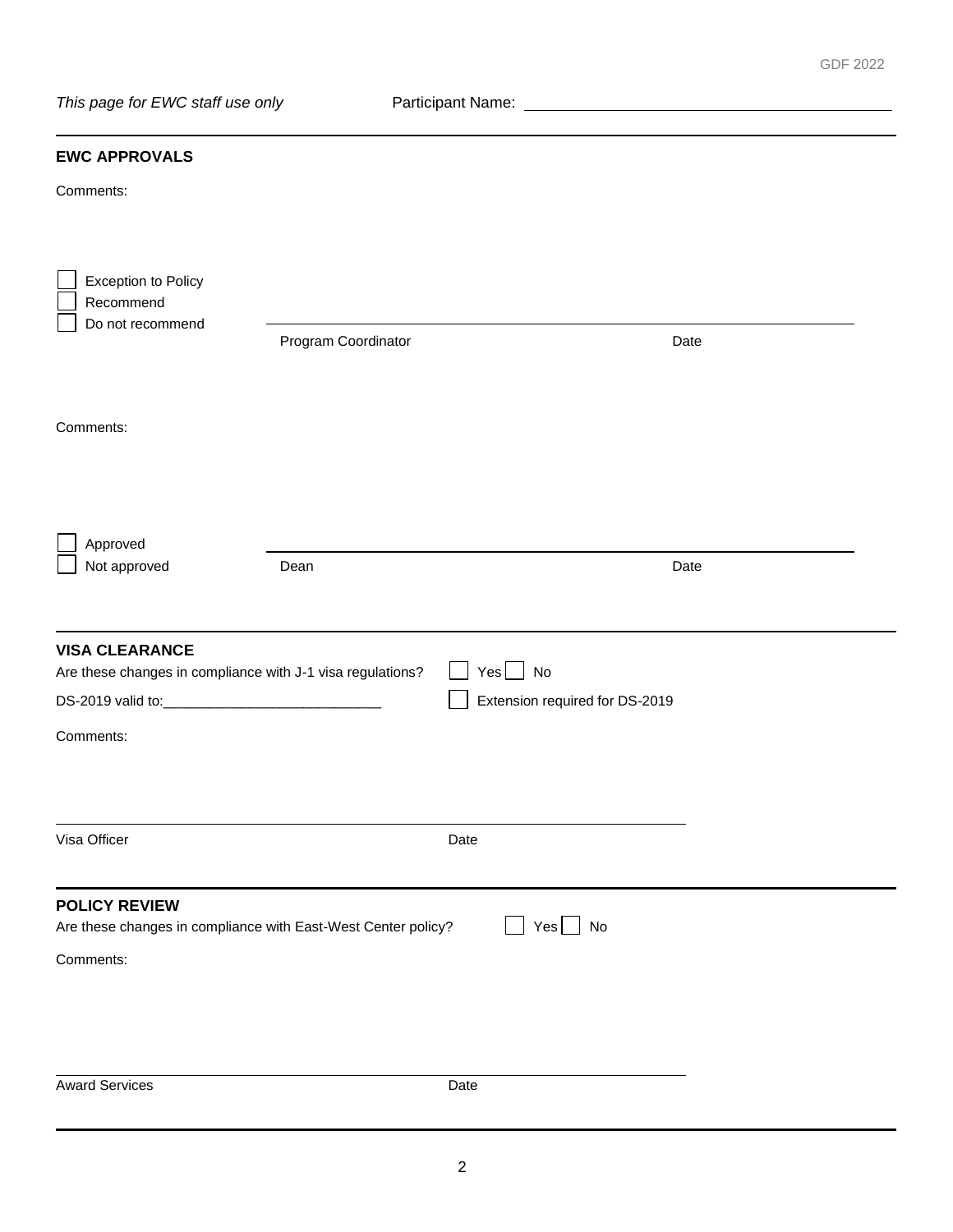#### **ACADEMIC PROGRAM**

Participant Name:

UHM Department & Advisor's Name:

Cumulative GPA\*: *\*Please attach transcript printout.*

List courses needed to complete Master or PhD requirements:

| Course No. | Title | Instructor | <b>Proposed Semester</b> |
|------------|-------|------------|--------------------------|
|            |       |            |                          |
|            |       |            |                          |
|            |       |            |                          |
|            |       |            |                          |
|            |       |            |                          |
|            |       |            |                          |
|            |       |            |                          |
|            |       |            |                          |
|            |       |            |                          |
|            |       |            |                          |
|            |       |            |                          |
|            |       |            |                          |
|            |       |            |                          |
|            |       |            |                          |
|            |       |            |                          |

#### **Ph.D**

| Date of qualifying exams (if applicable): |
|-------------------------------------------|
| Date of comprehensive exam:               |
| Language required (if applicable):        |
| Proposed dissertation title:              |

Proposed date for completion of dissertation: Brief description of research:

**MASTER**

Plan A: Proposed thesis title:

Proposed date for completion of thesis: \_\_\_\_\_

Brief description of research:

Plan B: Proposed paper title(s):

Proposed date for completion of paper(s):

Any academic milestones or achievements you would like to share?